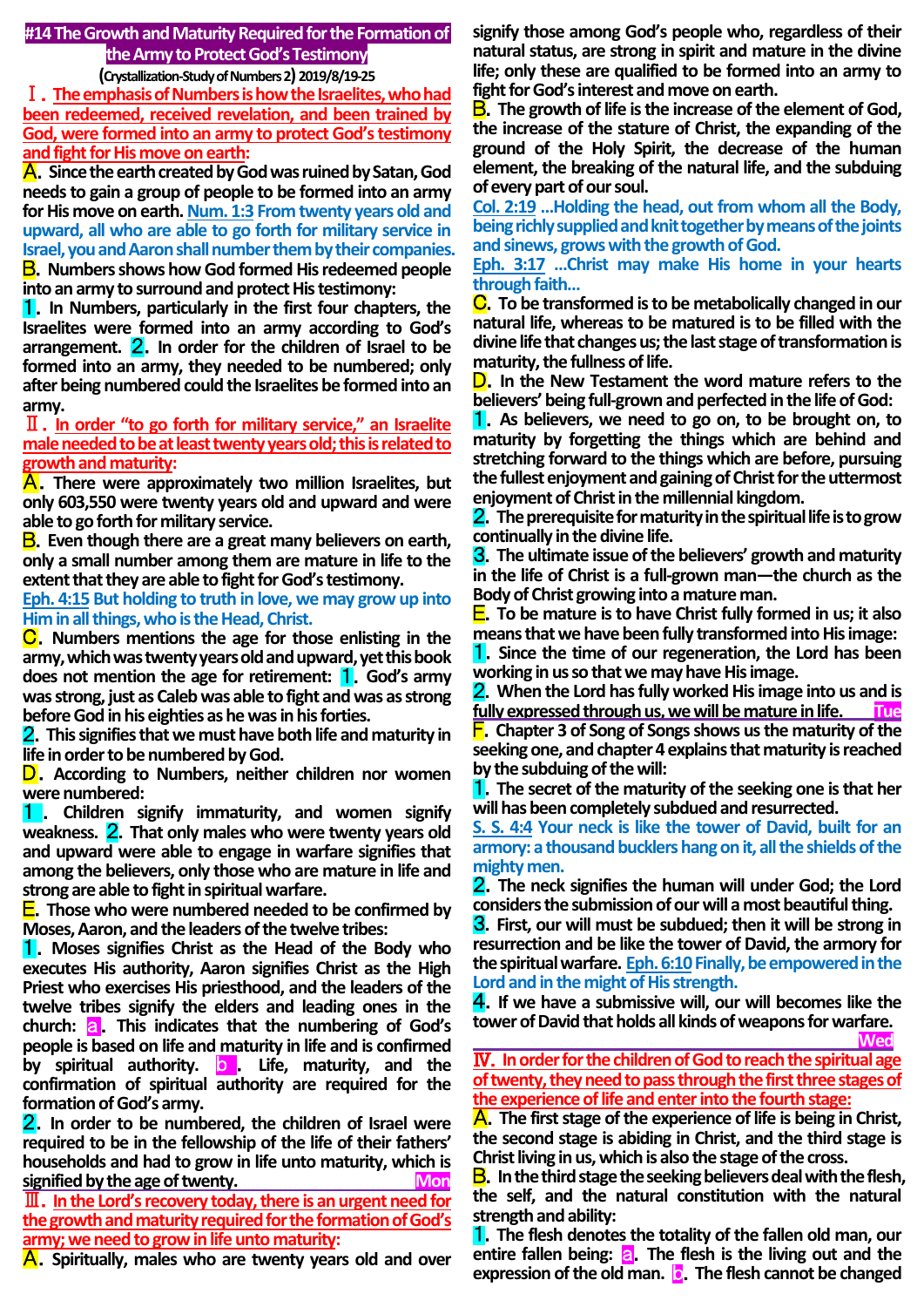**or improved; thus, we need to be mindful of the fact that the flesh is always with us. <b>c**. The flesh is the camp of God's **enemy and the largest base for his work:** ⑴ **The flesh is the first among our enemies, taking the lead over sin, the world and Satan to fight against us.** ⑵ **God hates the flesh in the same manner that He hates Satan, and He wants to destroy the flesh in the same manner that He wants to destroy Satan.** 2.**The self is the soul-life with the emphasis on human**  thoughts and opinions: **a.** In Matthew 16:23-25 three **terms are related to one another: mind, himself, and soullife:** ⑴ **Our mind is the expression of our soul, and our self is the embodiment of our soul-life.** ⑵ **Our soul-life is embodied in and lived out by our self, and our self is expressed through our mind, idea, thought, concept, and opinion. b.** The self is the embodiment of Satan; the self is **the essence of Satan in the soul, making the soul independent from God to express its self-opinion and self**will. **C**. The self is the soul declaring its independence from **God.**

3.**The natural constitution is the aggregate of our physical and mental abilities: Phil. 3:3For we are the circumcision, the ones who serve by the Spirit of God and boast in Christ Jesus and have no confidence in the flesh. 10To know Him and the power of His resurrection and the fellowship of His sufferings, being conformed to His death.**

a.**The natural strength and ability do not have the divine element. b.** The natural strength and ability act on their **own, not according to God's will. <b>c.** When we work with **our natural ability, we seek our own glory and satisfy our own desire.** d.**When our natural strength and ability are dealt with by the cross, they become useful in resurrection.** Thu and the contract of the contract of the contract of the Thu

C.**The fourth stage of our spiritual experience and spiritual life is the highest stage—Christ's full growth in us—the stage of spiritual warfare, where Christ is fully grown and matured in us:**

**Eph. 4:16Out from whom all the Body, being joined together and being knit together through every joint of the rich supply and through the operation in the measure of each one part, causes the growth of the Body unto the building up of itself in love. 6:13Therefore, take up the whole armor of God that you may be able to withstand in the evil day, and having done all, to stand.**

1.**At the end of the third stage, we express God with His image, and in the fourth stage, we represent Him with His authority.**

2 . **The experience of life in the fourth stage includes knowing the Body, knowing ascension, reigning with Christ, engaging in spiritual warfare, and being full of the stature of Christ.**

3.**In order to know the Body and live in the Body, we must first deal with the flesh, the self, and the natural constitution: a.** If we still live according to the flesh, in ourselves, and **serve the Lord in our natural ability, there is no way for us to**  know the Body. **D.** Only when our flesh has been dealt with, **the self-opinion has been broken, and the natural life has been smashed will the divine life within us enable us to know the Body and realize that we are simply members of the Body and that the life within us cannot be independent.**

4.**If we want to fight the spiritual warfare and deal with God's enemy, we must first deal with our flesh, self, and soul-life: a.** Engaging in spiritual warfare to deal with Satan **and recover the earth for God requires that we be wholly and absolutely for God and obey Him completely:**

⑴ **We cannot preserve ourselves or leave one bit for** 

**ourselves.** ⑵ **When we are dealing with Satan, self must be utterly abandoned. b.** The church must engage in spiritual **warfare, fighting to bring in the kingdom of God.** 

Ⅴ.**The prayer at the incense altar issued in the numbering of the children of Israel for the formation of an army to fight for God's interest on the earth:**

A.**As a result of the prayer at the incense altar, the Lord conducts a "military census" of the saints in the churches; those who are numbered are qualified to go to war for God's move on the earth.**

**2 Tim. 2:3Suffer evil with me as a good soldier of Christ Jesus.** B.**The intercession offered at the incense altar is for the growth and maturity of the believers so that an army can be formed:** 

**Eph. 4:13 Until we all arrive at the oneness of the faith and of the full knowledge of the Son of God, at a full-grown man, at the measure of the stature of the fullness of Christ.**

**6:11Put on the whole armor of God that you may be able to stand against the stratagems of the devil.**

1.**The more we pray at the incense altar, the more we will realize that the need for maturity is desperate, and the greater will be the urgency to pray for thegrowth in life unto maturity.**

2.**Only when such an army is formed will God be able to move on earth for His purpose; apart from an army formed of mature ones, there is no way for God to move. Sat**

**Crucial Points**⑴**:Christ making home in our hearts** OL1:**In the Lord's recovery today, there is an urgent need for the growth and maturity required for the formation of God's army; we need to grow in life unto maturity:**

**Eph. 3:17 That Christ may make His home in your hearts through faith, that you, being rooted and grounded in love, 4:15 But holding to truth in love, we may grow up into Him in all things, who is the Head, Christ,**

**If a Christian has the proper growth in life, when you touch his thoughts, you will sense the taste of the Lord in it; when you touch his likes or even his dislikes, you will sense the taste of the Lord; and if you watch the way he decides and chooses, you will also sense the taste of the Lord….[This] is because he allows the Lord's Spirit and the Lord's life to permeate from his spirit into his mind, emotion, and will.**

**Our heart is often closed toward the Lord, and the Lord is detained in our spirit to the extent that He cannot come out. Although the Lord is within us, it is as if He is surrounded by signs that say, No Thoroughfare. Thus, the Lord is not able to move within us even a little bit, and He does not have an opportunity to come out of us.**

**How do we open our heart to the Lord? Whenever we have to make a determination or decision, we should first say to the Lord,"O Lord, I love You. I am willing to please You."This kind of prayer opens our will to the Lord, and once our will is opened, the Lord will enter into it. In addition, whenever we love or desire something, we should stop for a moment and say to the Lord,"O Lord, I love You. I want to please You." This opens our emotion to the Lord. When we do this, the Lord will surely enter into our emotion. Similarly, whenever we begin to think about something, we should stop our thinking for a moment and say to the Lord,"O Lord, I love You. I want to please You." This kind of statement opens our mind to the Lord, and through this opening, the Lord will be able to enter into our mind.**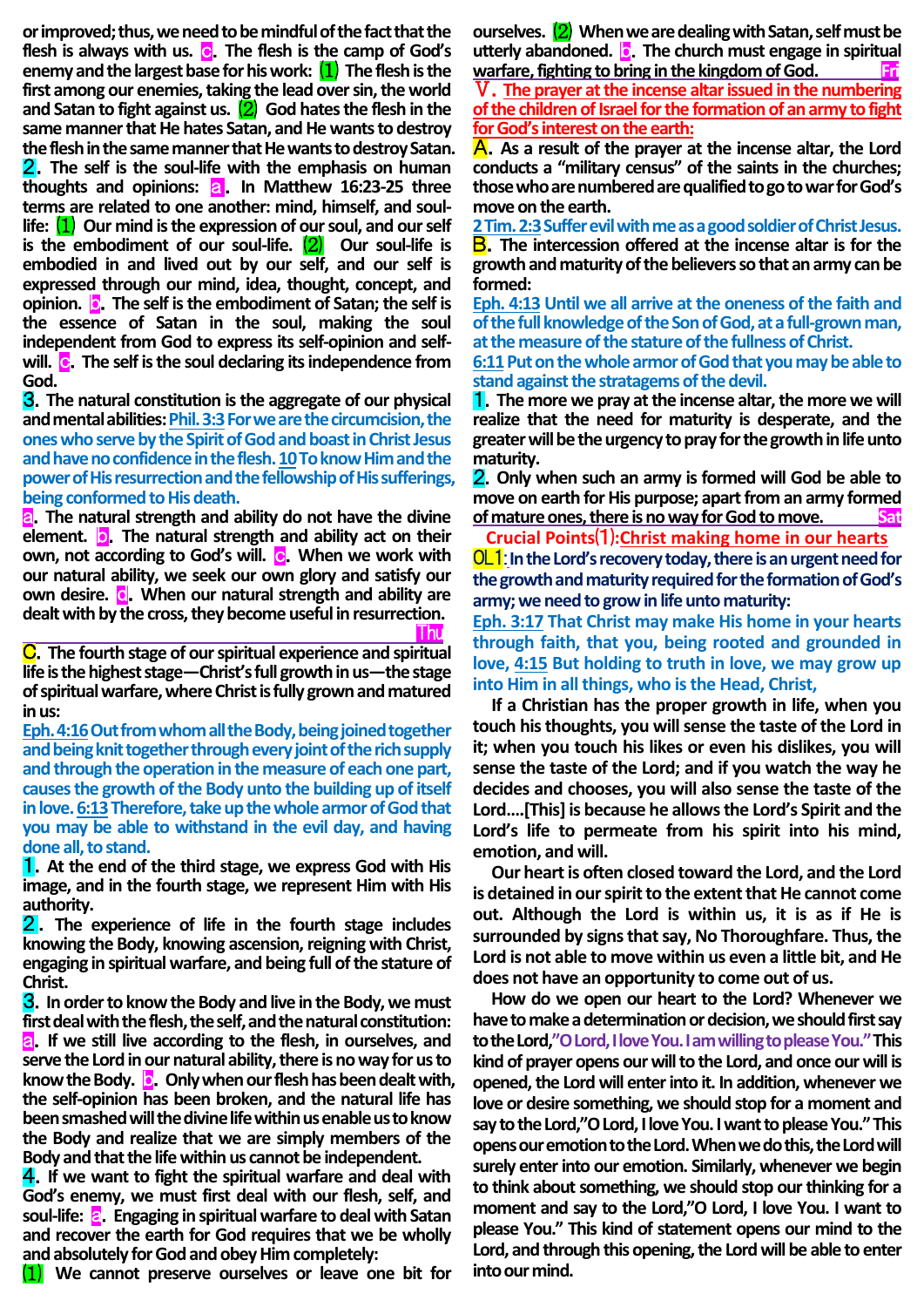## **Application to the new ones**

**God's economy is first to dispense Christ into your spirit and regenerate your spirit. Then, Christ in your spirit will spreadinto each part of your soul, mind, emotion and will. Eventually Christ will spread even into your body. For this you need to be those who exercise your spirit, who opens your mind, emotion and will to the Lord. To allow the Lord to come into your mind, emotion and will, please train the simple and short prayer like this in your daily living;** 

**Mind**:**"Oh Lord Jesus, Come into my thinking. I open my mind to you. Please spread from my spirit into my mind. Save me from thinking by myself. Lord, I love You and open to Your dispensing. Amen!**!**"**

**Emotion**:**"Oh Lord Jesus, I love You. May Your presence be in my loving others. I open my emotion to You and welcome You. I should love what You love and I should hate what You hate. Please come into my love."**

**Will**:**"Oh Lord Jesus, deal with my stubborn will and make it pliable. The stubborn will is not open to You and easily surrender to Satan. For me to choose God's will and practice it, I will open my will to You."**

## **Crucial Points**⑵**:Learn obedience and grow**

S.S. 4:4 **Your neck is like the tower of David, built for an armory: a thousand bucklers hang on it, all the shields of the mighty men.** Eph. 6:10 **Finally, be empowered in the Lord and in the might of His strength.**

OL1:**The secret of the maturity of the seeking one is that her will has been completely subdued and resurrected.**

OL2: **The neck signifies the human will under God; the Lord considers the submission of our will a most beautiful thing.**

OL3: **First, our will must be subdued; then it will be strong in resurrection and be like the tower of David, the armory for the spiritual warfare.**

OL4: **If we have a submissive will, our will becomes like the tower of David that holds all kinds of weapons for warfare.**

**First, our will must be subdued; then it will be resurrected like the tower of David, the armory for the spiritual warfare. All the weapons for spiritual warfare are kept in our subdued and resurrected will. If our will has never been subdued by the Lord, it can never be a strong armory to keep all the weapons for spiritual warfare. All the weapons are mostly defensive, not offensive. It is not so much a matter of going out to fight as it is a matter of standing to resist. Bucklers and shields are all for protection in order to stand. In spiritual warfare, we are not so much on the offensive as we are on the defensive, standing against all the devilish, subtle attacks of the enemy. Most of the items of the armor mentioned in Ephesians 6 are also defensive. There is really no need for us to fight; the Lord has won the battle already.**

**We simply need to stand and resist all the enemy's attacks. The bucklers and the shields that protect us against the arrows of the enemy are kept in this tower, which is the subdued and resurrected will of the Lord's seeking one. This is the real maturity in life.**

**An unsubdued will is, on the one hand, stubborn, and on the other hand, weak. When the enemy comes, the stubborn, unsubdued will always makes an unconditional surrender. We all know this by our own experience….The sisters who are stubborn in the matter of submission are** 

**the first to surrender when the enemy attacks. But if we have a submissive will, a will that has been subdued like a flock of goats on a mountainside, our will is expressed like a tower of David. When the enemy comes, our will is like the tower of David that holds all kinds of weapons against his attacks.** 

## **Application to the young people and college students**

**Young people, please learn for your will to be submissive for you to grow and mature. Every environment you face is arranged by God for your good. And God is also arranging the deputy authority like parents and teachers. For you to learn properly and blessed, please learn to be submissive to any deputy authority or Lord's leading in your environment.**

**Adolescence is the process of growth and thus also the period of being unstable. So you may become emotional and rebellious sometimes. Negatively, please recognize that the source of rebellion is the sin in the flesh, Satan from your youth. Positively, please recognize that God's discipline, education, breaking under the discipline of the Holy Spirit are all for your benefit. Once you obey, then you can grow. Because Satan knows that, he is trying to work on you to be rebellious. Let us trust in the Lord's grace and mercy to learn to be obedient from our youth.** 

**Heb. 12:9 Furthermore we have had the fathers of our flesh as discipliners and we respected them; shall we not much more be in subjection to the Father of spirits and live? 10 For they disciplined for a few days as it seemed good to them; but He, for what is profitable that we might partake of His holiness.** 

**11 Now no discipline at the present time seems to be a matter of joy, but of grief; but afterward it yields the peaceable fruit of righteousness to those who have been exercised by it.** 

**Rom. 8:27 But He who searches the hearts knows what the mind of the Spirit is, because He intercedes for the saints according to God.** 

**28 And we know that all things work together for good to those who love God, to those who are called according to His purpose.** 

**Prayer**:**"Oh Lord Jesus, I came to know that my rebellious thought and emotion are from Satan. The deputy authority like my parents and teachers were arranged by God for my benefit. Thank God. Without learning to be obedient, I can not go on and grow. For me to be useful to God and people, let me learn to be obedient. Take away the things which are rebellious and not submitting in my will. With the submissive will, I will fight against Satan for God. I pray in the name of the Lord. Amen!"** 

## **Crucial Points**⑶**:By dealing with natural life, practice the life of the Body of Christ with vital partners**

**Eph. 4:16 Out from whom all the Body, being joined together and being knit together through every joint of the rich supply and through the operation in the measure of each one part, causes the growth of the Body unto the building up of itself in love.** 

**6:13 Therefore take up the whole armor of God that you may be able to withstand in the evil day, and having done all, to stand.**